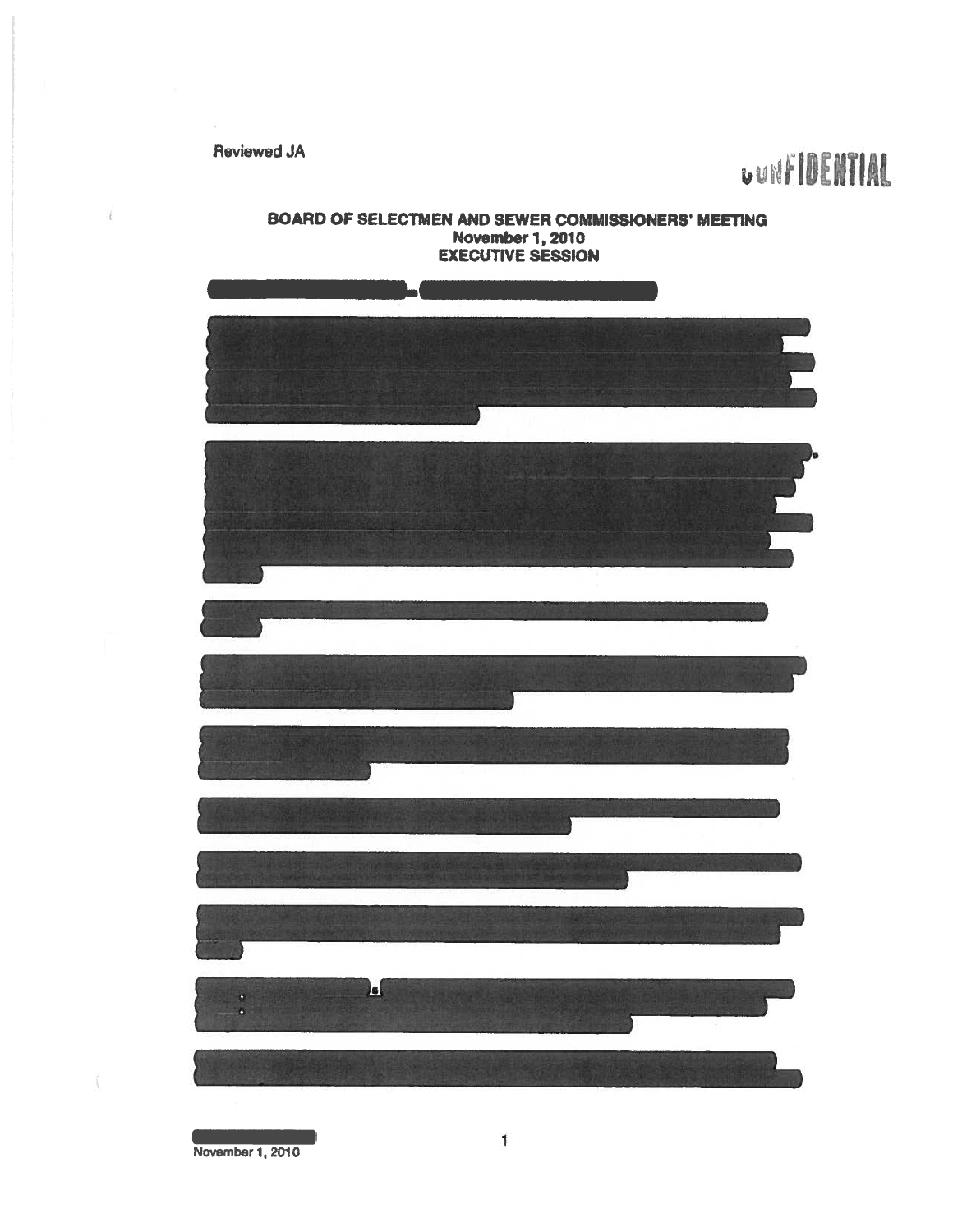## Reviewed JA



## FUTURE OF THE SOLAR ARRAY AT THE LANDFILL

Town Counsel Stephen Anderson reviewed the history of the landfill, including the capping issue and Home Depot proposa<sup>l</sup> to build there. <sup>A</sup> certain amount of capping occurred after the closing but it might not have been closed in accordance with MA Department of Environmental Protection standards. DEP issued <sup>a</sup> post-closure permit, which suggested the landfill was capped properly. The permit provided that 1) no permanen<sup>t</sup> structures on the land without DEP review; and 2) OEP has the right at any time to rescind, modify, etc. the permit. DEP personnel have changed since the permit was issued and may be stricter. DEP has indicated that <sup>a</sup> structure that does not penetrate the surface is <sup>a</sup> permissible re-use of <sup>a</sup> landfill site.

The Town issued <sup>a</sup> reques<sup>t</sup> for proposal for the installation of solar panels on the landfill. The Town has not ye<sup>t</sup> opened the bids. <sup>A</sup> former DEP employee who works for Tighe and Bond, one of the bidders, said DEP might raise Issues about the landfill capping and say it never was capped correctly. The cost to cap to current standards is \$4-5 million

Ms. Adachi asked what the standards were at the time it was allegedly capped. Mr. Anderson said It was closed to standards in effect.

Ms. Harting-Barrat discussed what was dumped In our landfill until the 70's. She did not think <sup>a</sup> solar farm proposal would sway DEP.

Mr. Gowing asked about the return on investment it we have to cap it, and then pu<sup>t</sup> solar panels on the site,

Selectmen's Minutes November 1, 2010